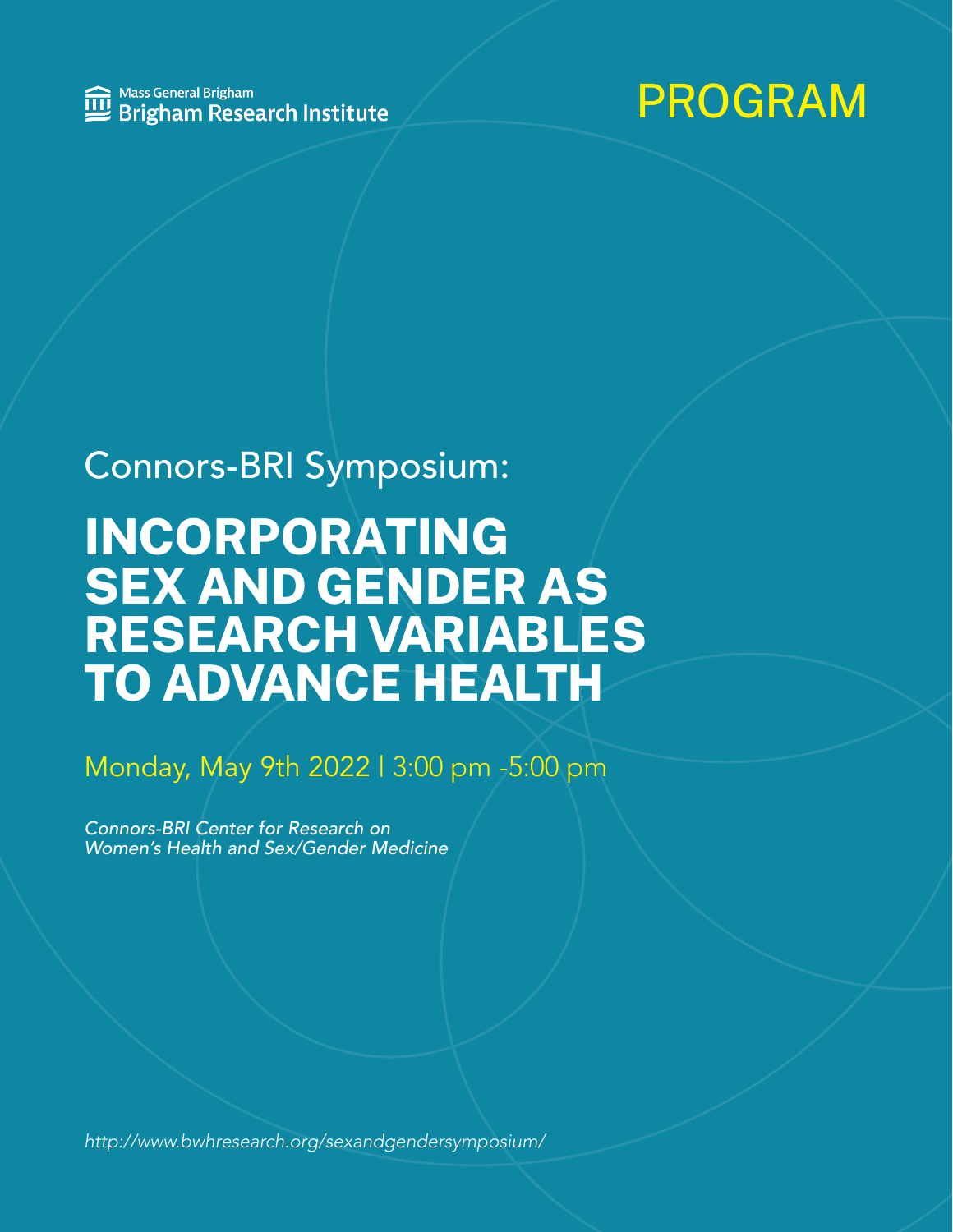# **AGENDA**

| $3:00 - 3:05$<br><b>Welcoming Remarks</b> | Hadine Joffe, MD, MSc                                                                                                                                                                                                            |
|-------------------------------------------|----------------------------------------------------------------------------------------------------------------------------------------------------------------------------------------------------------------------------------|
|                                           | Executive Director, Mary Horrigan Connors Center for Women's Health and<br><b>Gender Biology</b><br>Paula A. Johnson Professor of Psychiatry in the Field of Women's Health<br>Vice Chair for Research, Department of Psychiatry |
|                                           | Brigham and Women's Hospital / Harvard Medical School                                                                                                                                                                            |
| $3:05 - 3:45$<br><b>Keynote Address</b>   | Introduction by:                                                                                                                                                                                                                 |
|                                           | Laura M. Holsen, MS, PhD<br>Associate Psychologist<br>Associate Professor of Psychiatry<br>Brigham and Women's Hospital / Harvard Medical School                                                                                 |
|                                           | Keynote:                                                                                                                                                                                                                         |
|                                           | What is a sex difference?                                                                                                                                                                                                        |
|                                           | <b>Dr. Donna Maney</b><br>Professor of Psychology, Emory University                                                                                                                                                              |
| $3:45 - 4:25$                             | Introduction by:                                                                                                                                                                                                                 |
| <b>Featured Short Talks</b>               | Kathryn Rexrode, MD, MPH                                                                                                                                                                                                         |
|                                           | Chief, Division of Women's Health, Department of Medicine<br><b>Associate Professor of Medicine</b>                                                                                                                              |
|                                           | Brigham and Women's Hospital / Harvard Medical School                                                                                                                                                                            |
|                                           | <b>Short Talks:</b>                                                                                                                                                                                                              |
|                                           | Investigating a metabolic basis for sex differences in the immune system                                                                                                                                                         |
|                                           | <b>Lydia Lynch, PhD</b>                                                                                                                                                                                                          |
|                                           | Menopause age and hormone therapy use moderate PET tau and amyloid<br>association: findings from the Wisconsin Registry for Alzheimer Prevention                                                                                 |
|                                           | <b>Gillian Coughlan, PhD</b>                                                                                                                                                                                                     |
|                                           | Pre-pregnancy migraine, aura phenotype, and risk of adverse pregnancy<br>outcomes: a prospective cohort study                                                                                                                    |
|                                           | <b>Alexandra Purdue-Smithe, PhD</b>                                                                                                                                                                                              |
| $4:25 - 4:55$                             | Introduction by:                                                                                                                                                                                                                 |
| <b>Lightning Talks</b>                    | <b>Cynthia A. Lemere, PhD</b>                                                                                                                                                                                                    |
|                                           | Associate Professor of Neurology in the Ann Romney Center for Neurologic<br><b>Diseases</b>                                                                                                                                      |
|                                           | Brigham and Women's Hospital / Harvard Medical School                                                                                                                                                                            |
| $4:55 - 5:00$                             | Dawn L. DeMeo, MD, MPH                                                                                                                                                                                                           |
|                                           | <b>Associate Professor of Medicine</b><br>Brigham and Women's Hospital / Harvard Medical School                                                                                                                                  |
| <b>Closing Remarks</b>                    |                                                                                                                                                                                                                                  |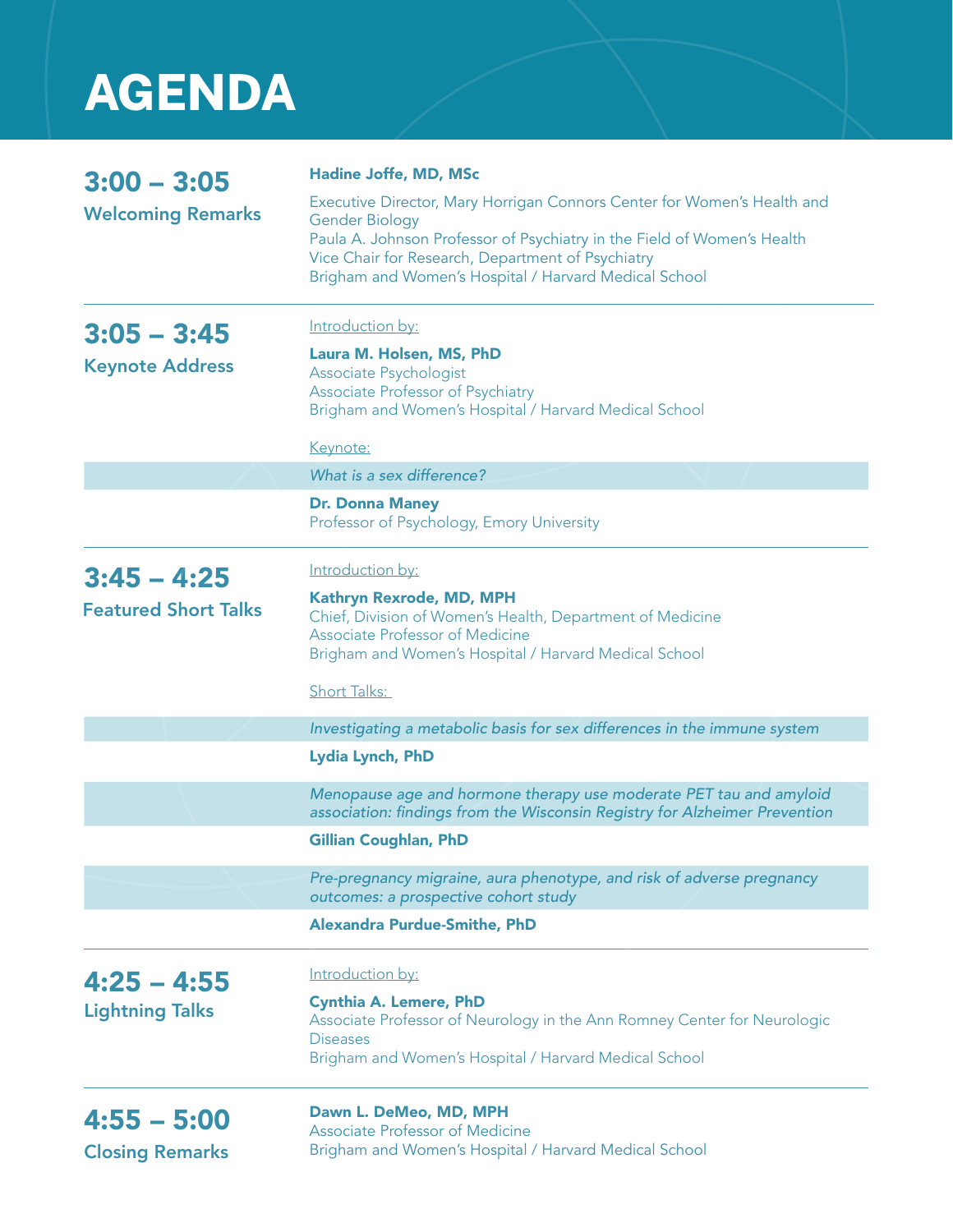## **KEYNOTE SPEAKER**



### Dr. Donna Maney

Professor of Psychology, Emory University

onna L. Maney, PhD is a neuroscientist and behavioral neuroendocrinologist at Emory University. For the past 25 years, her research has focused broadly on hormonal and genetic influences on social behavior. Recently, she became interested in sex differences — how they are tested for and reported in biomedical research and how they impact education and public health.

She believes that scientists have a responsibility not only to include females in all studies but also to minimize bias and sexism in the design and the reporting of research. It is therefore a major mission of Maney's research group to promote both inclusivity and scientific rigor in the study of sex differences and women's health.

Maney is currently a core member of Neurogenderings, a network of scientists and scholars who critically evaluate how scientific knowledge about sex differences in the brain is produced. She also serves as a Councilor for the Organization for the Study of Sex Differences (OSSD), a group that seeks to promote understanding of sex differences by facilitating interdisciplinary collaborations.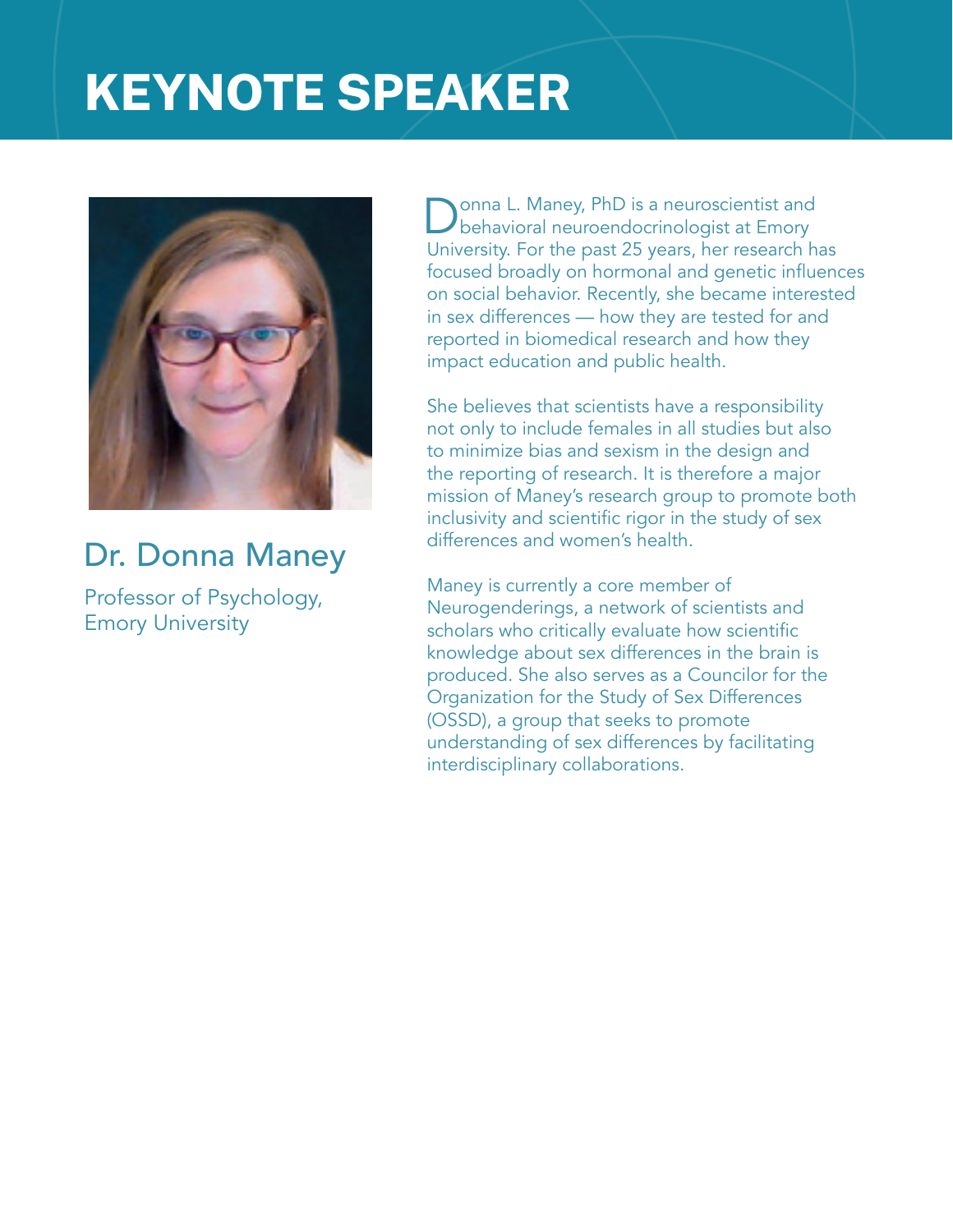## **LIGHTNING TALKS**

#### CARDIOVASCULAR

*Moderated by: Kathryn Rexrode, MD, MPH*

#### Dinah Foer, MD | BWH

Utilization of Electronic Health Record Gender Demographic Fields: A Metadata Analysis

#### Natali Sorajja | BWH

An index measuring sociocultural gender-related exposures identifies non-biological effects *on insomnia in the Hispanic Community Health Study/Study of Latinos*

#### Tracy Makuvire, MD, MPH Candidate | BWH

The Global Burden of Ischemic Heart Disease in Females: Data from the 10 Most Populous *Low-and Middle-Income Countries*

#### Mariana Ramirez, MD | HMS

*Protein Biomarkers of Early Menopause and Incident Cardiovascular Disease*

#### Anna Katharina Bonkhoff, MD | MGH

Sex-specific lesion pattern of long-term functional outcome after stroke

#### **HORMONE**

*Moderated by: Dawn L. DeMeo, MD, MPH*

#### Yao Xiao, MD | BWH

*Recipient sex and estrogen levels affect alloimmune responses and transplant outcomes*

#### **Nida Haider, PhD** | Joslin Diabetes Center

Sex-specific differential gene expression changes in human -iPS Cell-derived myoblasts

#### Erik Reiche, MD | BWH/Johns Hopkins (Coon Lab)

Exogenous Testosterone Inhibits Cutaneous Repair An A Murine Gender-Affirming Surgery *Model*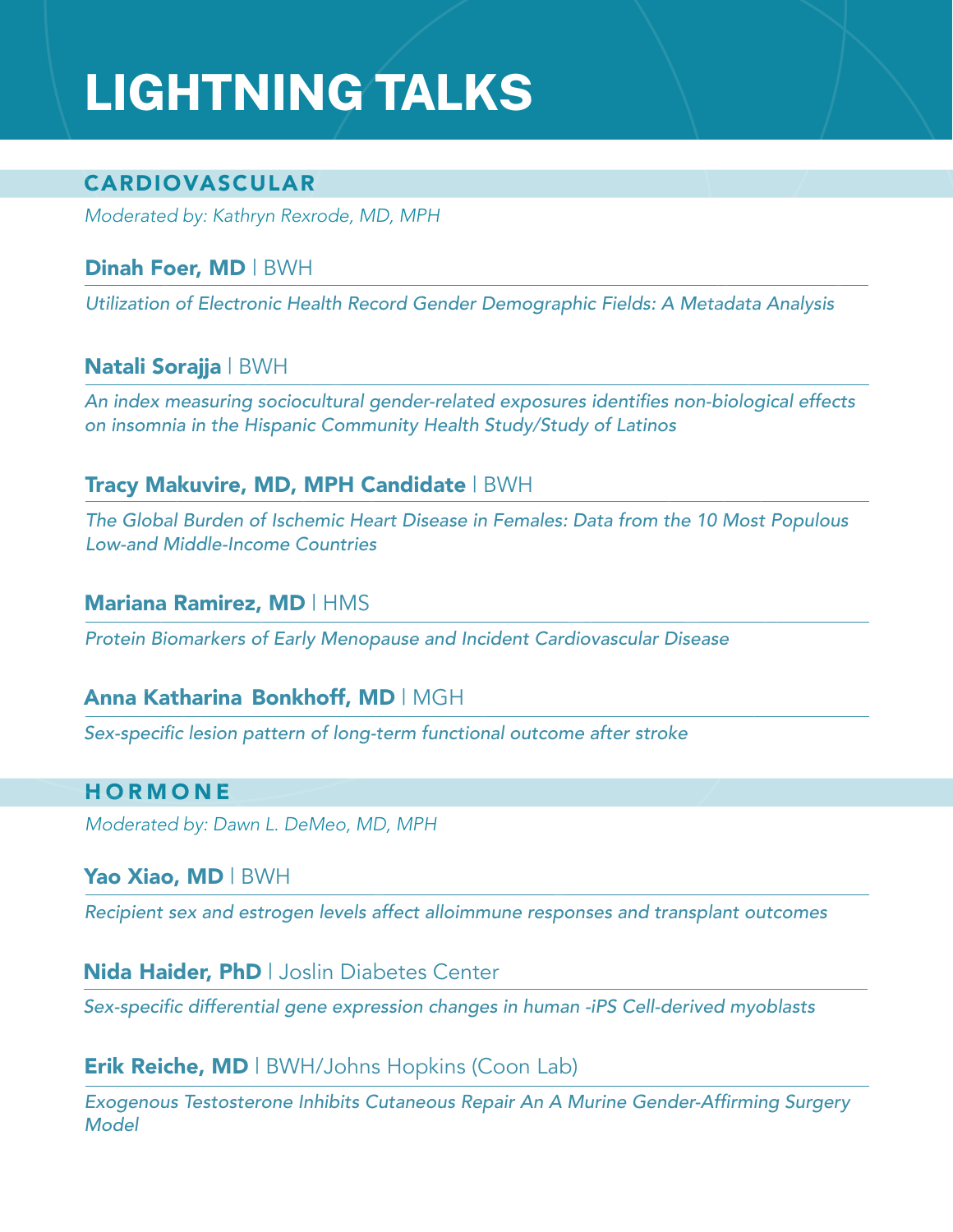#### Leilah Grant, PhD | BWH

*Impaired daytime sleepiness and neurobehavioral performance in premenopausal women following experimental sleep fragmentation and hypoestrogenism mimicking menopause*

#### Amanda Koire MD, PhD | BWH

*The impact of a web-based behavioral intervention on early treatment adherence to anti-estrogen therapy in women with hormone-receptor positive early-stage breast cancer*

#### METABOLIC

*Moderated by: Laura M. Holsen, MS, PhD*

#### Jia Zhu, MD | BWH

Early Metabolic and Androgenic Features of Genetic Risk Factors for Polycystic Ovary *Syndrome*

#### Jose Halperin, MD | BWH

*Plasma glycated CD59 (pGCD59) as a novel biomarker for gestational diabetes (GDM)*

#### Kyoko Konishi, PhD | MGH

Longitudinal Impact of Midlife Metabolic Health on Memory Function: Role of Sex and Reproductive Aging

#### Alexander Turchin, MD, MS | BWH

Gender Disparities in Rejection of Statin Therapy and Delays in Achievement of LDL Control *among Patients at High Cardiovascular Risk*

#### Jennifer Lee, PhD | BIDMC

Bacteroides thetaiotaomicron has sex-specific effects on the intestinal mucosa and adiposity in Dietary Obese Mice

#### **NEUROSCIENCE**

*Moderated by: Hadine Joffe, MD, MSc*

#### Marie-Louis Wronski, PhD student | MGH

*Differential alterations of amygdala nuclei volumes in acutely ill patients with anorexia nervosa and their clinical and neuroendocrine associations*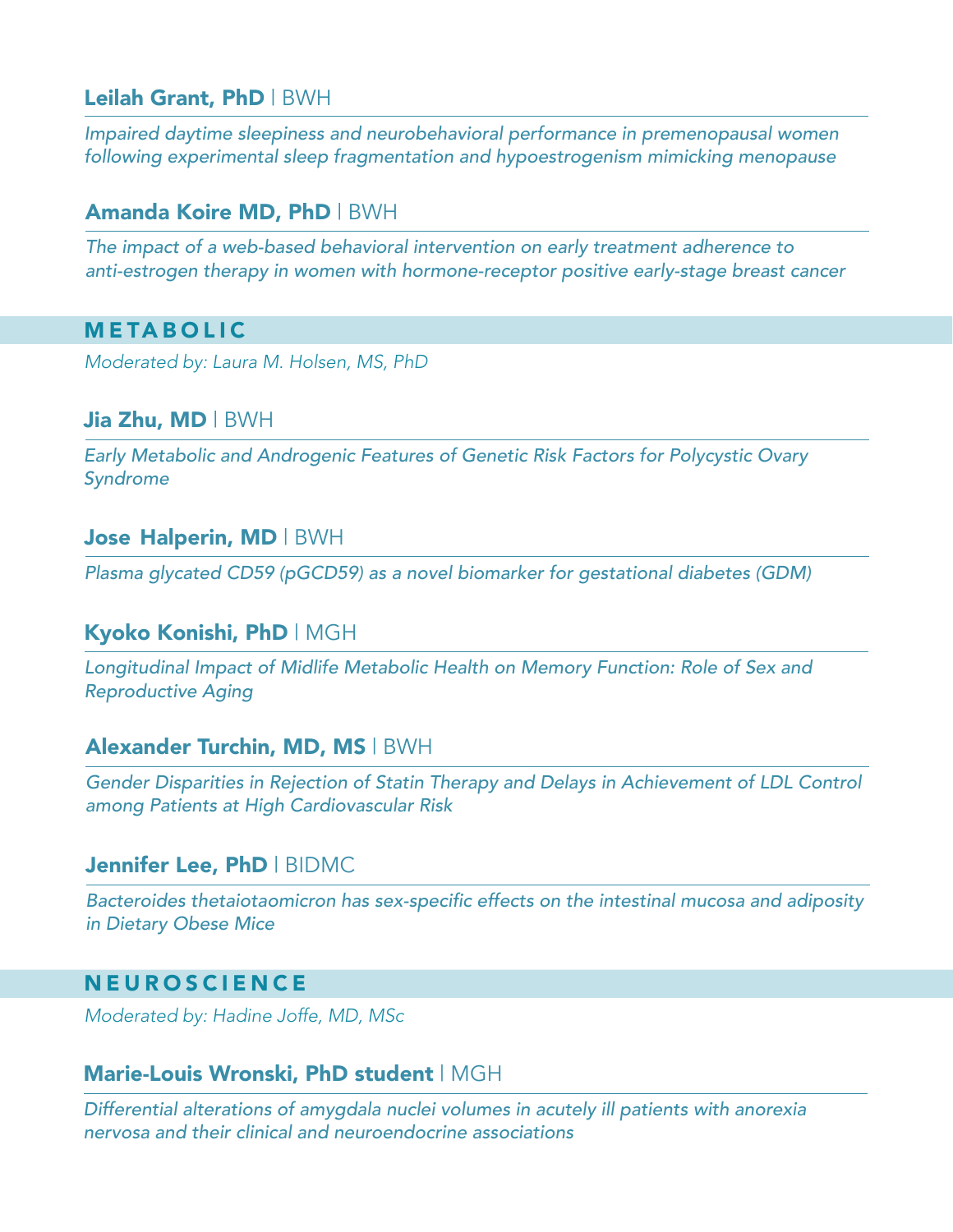#### Dr. Hyeonmin Ahn, PhD | BWH

*Sex differences in the association between functional connectivity of reward neurocircuitry during food reward processing following acute psychosocial stress in MDD*

#### Primavera Spagnolo, MD, PhD | BWH

*Comorbidity of PTSD, Despression, and Immune System Dysfunction in a large cohort of men and women*

#### Jessica Harder, MD | BWH

BDNF is Inversely Associated with Mood in Perimenopausal Depression

#### Shadab Rahman, PhD, MPH | BWH

*Impact of sleep fragmentation on perceived sleep quality and daytime sleepiness in an experimental model of menopausal sleep fragmentation with normative sleep duration*